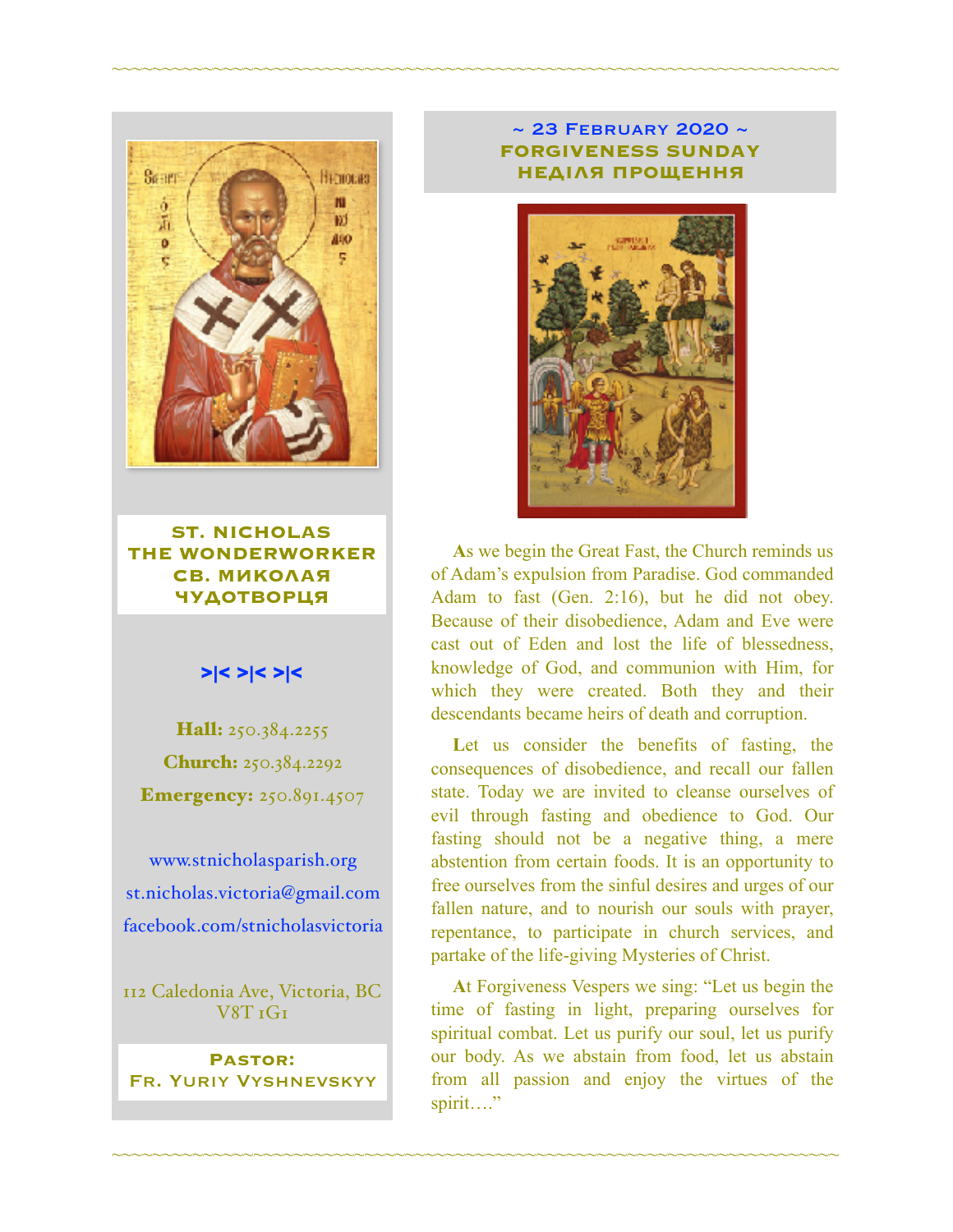| <b>SUNDAY HYMNS</b>                |                                                       |           |  |  |
|------------------------------------|-------------------------------------------------------|-----------|--|--|
| <b>OPENING HYMN</b>                | Hear Now, Faithful pg. 1002 (Anthology)               |           |  |  |
| <b>COMMUNION HYMN</b>              | Тіло Христове / Let Me Receive You O Lord pg. 258-259 |           |  |  |
| <b>CLOSING HYMN</b>                | When You Shall Come pg. 1004 (Anthology of Worship)   |           |  |  |
| <b>SUNDAY &amp; DAILY SCHEDULE</b> |                                                       |           |  |  |
| SUNDAY, Feb. 23                    | Liturgy - for the Parishioners of St Nicholas Parish  | 10:00 AM  |  |  |
| MONDAY, Feb. 24                    | <b>FIRST DAY OF LENT</b>                              |           |  |  |
| TUESDAY, Feb. 25                   | Divine Liturgy for +Glikeria Iwanuck                  | 9:00 AM   |  |  |
| <b>WEDNESDAY, Feb. 26</b>          | Divine Liturgy of the Pre-Sanctified Gifts            | $9:00$ AM |  |  |
| THURSDAY, Feb. 27                  | Divine Liturgy followed by Sorokousty                 | 9:00 AM   |  |  |
| FRIDAY, Feb. 28                    | Divine Liturgy of the Pre-Sanctified Gifts            | 6:00 PM   |  |  |
| SATURDAY, Feb. 29                  | <b>NO SERVICES</b>                                    |           |  |  |
| SUNDAY, Mar. 1                     | Liturgy - for the Parishioners of St Nicholas Parish  | 10:00 AM  |  |  |

~~~~~~~~~~~~~~~~~~~~~~~~~~~~~~~~~~~~~~~~~~~~~~~~~~~~~~~~~~~~~~~~~~~~~~~~

*NOTE: to request a Liturgy for a special intention, please see Fr. Yuriy to arrange for it!*

| <b>SUNDAY EPISTLE READERS</b> |                 |                   |                       |  |
|-------------------------------|-----------------|-------------------|-----------------------|--|
| <b>DATE</b>                   | <b>READING</b>  | <b>UKRAINIAN</b>  | <b>ENGLISH</b>        |  |
| SUNDAY, Feb. 23               | Rm. 13:11-14:4  | Liliia Palyvoda   | <b>Robert Herchak</b> |  |
| <b>SUNDAY, Mar. 1</b>         | Heb. 11:24-32   | Liliya Korchynska | <b>Bryan Melnyk</b>   |  |
| <b>SUNDAY, Mar. 8</b>         | Heb. $1:1-2:3$  | Motria Koropecky  | Carol Chapman         |  |
| SUNDAY, Mar. 15               | Heb. $4:14-5:6$ | Yuliya Pelekhata  | <b>Caroline Smudy</b> |  |

*Thank you, Epistle readers, for your service in proclaiming God's Word!*

### PASTORAL MINISTRY & HOLY MYSTERIES

| given to the parish priest, and he should be contacted before any other arrangements are made |  |  |
|-----------------------------------------------------------------------------------------------|--|--|
|                                                                                               |  |  |
|                                                                                               |  |  |
|                                                                                               |  |  |
|                                                                                               |  |  |

*Eparchy of New Westminster~Bishop David Motiuk ~Apostolic Administrator~ [www.nweparchy.ca](http://www.nweparchy.ca)*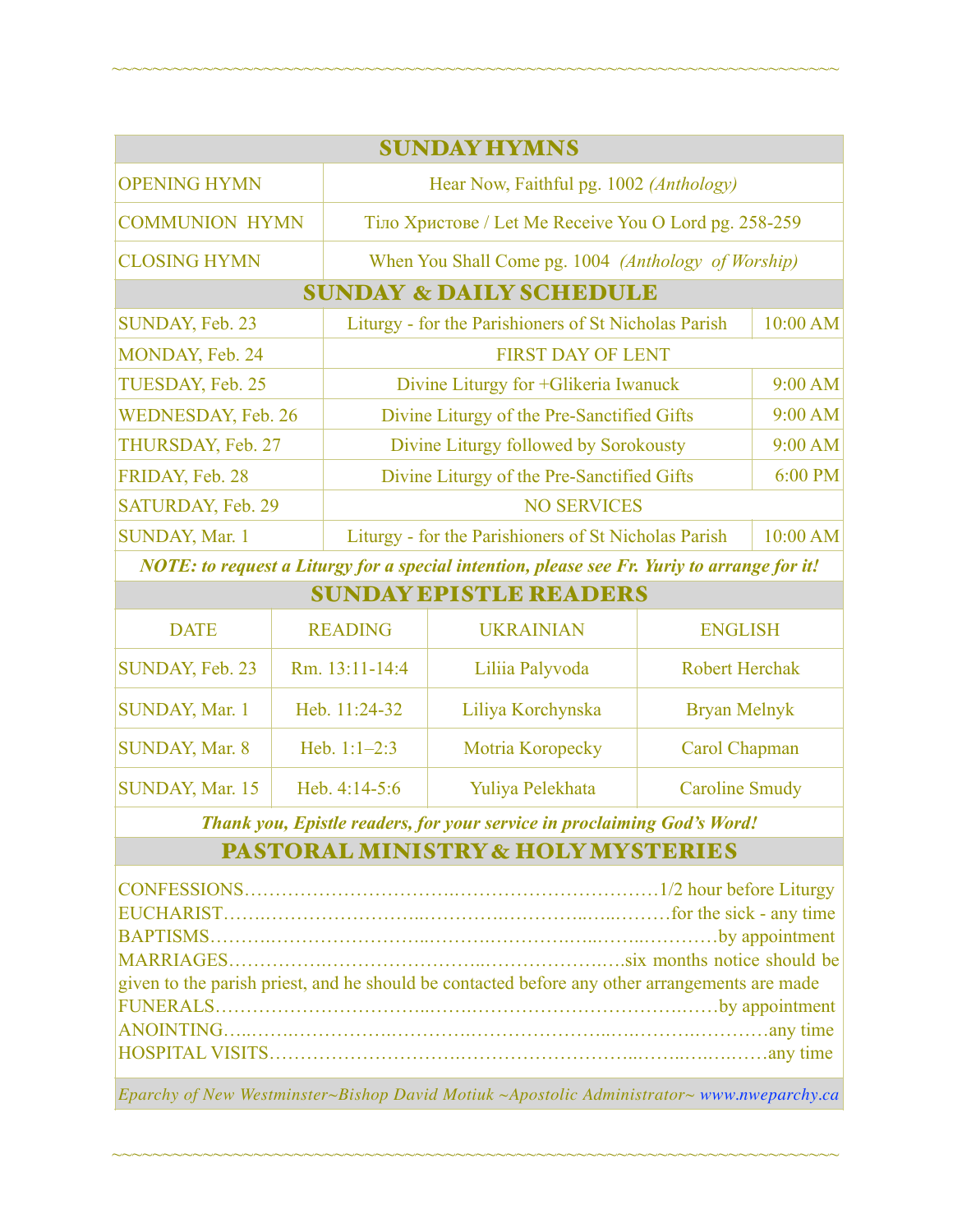## DIVINE LITURGY PROPERS

~~~~~~~~~~~~~~~~~~~~~~~~~~~~~~~~~~~~~~~~~~~~~~~~~~~~~~~~~~~~~~~~~~~~~~~~

### *The Divine Liturgy of our Father among the Saints John Chrysostom An Anthology for Worship: Liturgy - pg. 270-318; propers - pg. 614*

**Troparion, Tone 4:** When the disciples of the Lord learned from the angel\* the glorious news of the resurrection\* and cast off the ancestral condemnation,\* they proudly told the apostles:\* "Death has been plundered!\* Christ our God is risen,\* granting to the world great mercy."

**Glory: Now: Kontakion, Tone 6:** O Master, Guide to Wisdom\*, Bestower of prudent counsel,\* Instructor of the foolish and Defender of the poor ones;\* make firm my heart and give it understanding.\* Give me a word, O Word of the Father:\* Behold, I shall not stop my lips from crying out to You:\* In Your mercy, have mercy on me who am fallen.

**Prokeimenon, Tone 8:** Pray and give praise to the Lord our God.\* Pray and give praise to the Lord our God. *Verse:* In Judea God is known; His name is great in Israel.

**Epistle - Romans 13:11-14:4 - A Reading from the first Letter of Saint Apostle Paul to Romans:** Brothers and sisters, you know what time it is, how it is now the moment for you to wake from sleep. For salvation is nearer to us now than when we became believers; the night is far gone, the day is near. Let us then lay aside the works of darkness and put on the armour of light; let us live honourably as in the day, not in revelling and drunkenness, not in debauchery and licentiousness, not in quarrelling and jealousy. Instead, put on the Lord Jesus Christ, and make no provision for the flesh, to gratify its desires. Welcome those who are weak in faith, but not for the purpose of quarrelling over opinions. Some believe in eating anything, while the weak eat only vegetables. Those who eat must not despise those who abstain, and those who abstain must not pass judgement on those who eat; for God has welcomed them. Who are you to pass judgement on servants of another? It is before their own lord that they stand or fall. And they will be upheld, for the Lord is able to make them stand.

**Alleluia, Tone 6:** *Verse:* It is good to give praise to the Lord, and to sing to Your name, O Most High. *Verse:* To announce Your mercy in the morning and Your truth every night.

Gospel - Matthew 6:14-21 - The Lord said If you forgive others their trespasses, your heavenly Father will also forgive you; but if you do not forgive others, neither will your Father forgive your trespasses. 'And whenever you fast, do not look dismal, like the hypocrites, for they disfigure their faces so as to show others that they are fasting. Truly I tell you, they have received their reward. But when you fast, put oil on your head and wash your face, so that your fasting may be seen not by others but by your Father who is in secret; and your Father who sees in secret will reward you. 'Do not store up for yourselves treasures on earth, where moth and rust consume and where thieves break in and steal; but store up for yourselves treasures in heaven,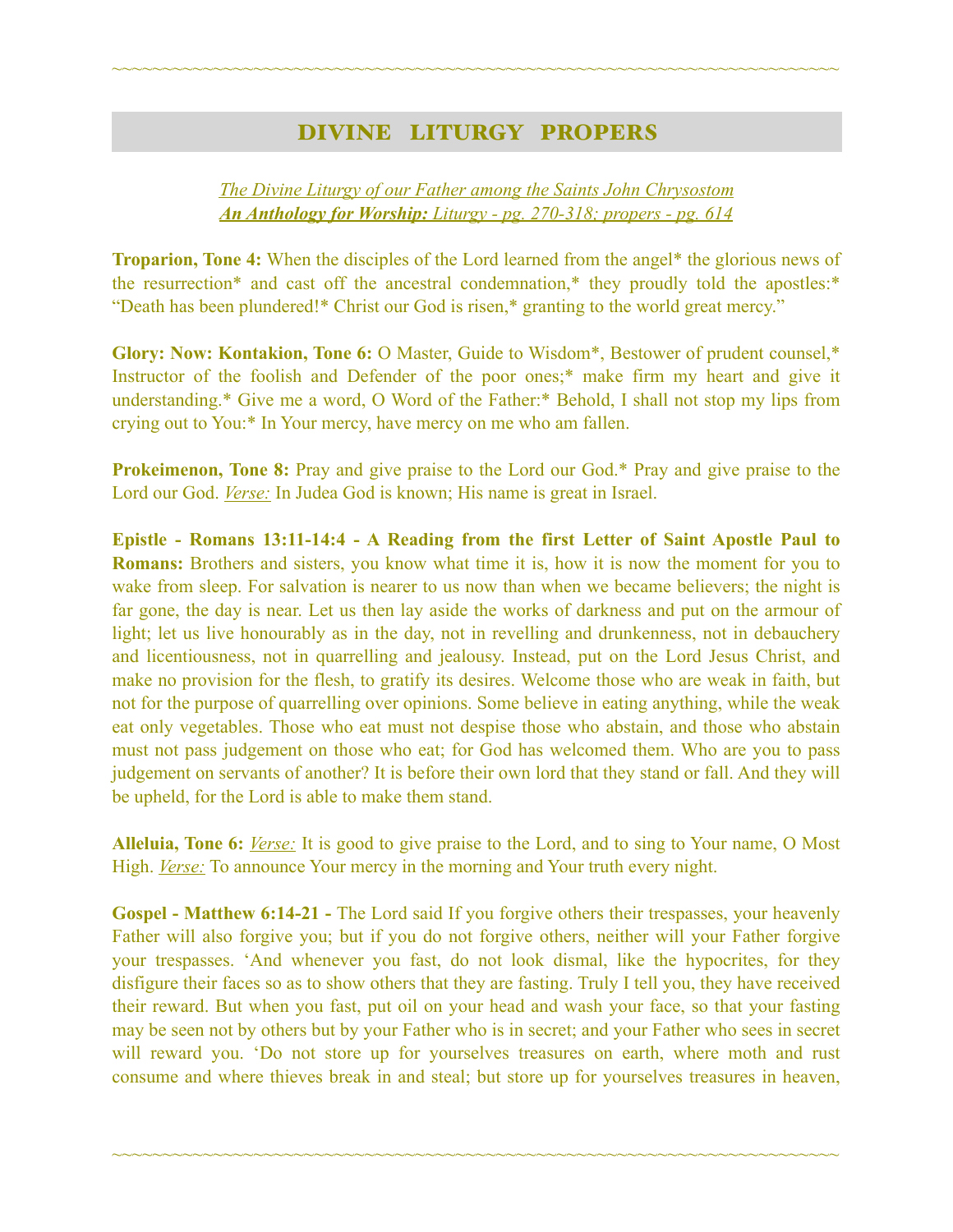where neither moth nor rust consumes and where thieves do not break in and steal. For where your treasure is, there your heart will be also.

~~~~~~~~~~~~~~~~~~~~~~~~~~~~~~~~~~~~~~~~~~~~~~~~~~~~~~~~~~~~~~~~~~~~~~~~

**Communion Hymn:** Praise the Lord from the heavens;\* praise Him in the highest.\* Alleluia, alleluia,\* alleluia.

**Prayer After Holy Communion:** Having been made worthy to partake in a mystical way of Your immaculate Body and precious Blood, O Christ our God, I acclaim and bless, worship and glorify You, and proclaim the greatness of Your saving acts, now and for ever and ever. Amen. *(more Prayers After Holy Communion on pg. 324-326 in the Anthology book).* 

$$
>\mid <>\mid < \mid <
$$

**Тропар, глас 4:** Світлу про воскресіння розповідь від ангела почувши\* і від прадідного засуду звільнившись,\* Господні учениці, радіючи, казали апостолам:\* Здолано смерть, воскрес Христос Бог,\* що дає світові велику милість.

**Слава: І нині: Кондак, глас 6:** Премудрости наставнику,\* розуму подателю,\* немудрих учителю і нищих захиснику,\* утверди і врозуми серце моє, Владико.\* Ти дай мені слово, Отче Слово,\* бо оце устам моїм не забороню, щоб звали тобі:\* Милостивий, помилуй мене, падшого.

**Прокімен, глас 8:** Помоліться і хвалу віддайте\* Господеві, Богу нашому. *Стих:* Відомий Бог у Юдеї, в Ізраїлі велике ім'я Його.

**Апостол - Римлян 13:11-14:4 - До Римлян перше послання Святого Апостола Павла читання:** Браття і сестри, вже пора вам прокинутись із сну: тепер бо ближче нас спасіння, ніж тоді, як ми увірували. Ніч проминула, день наблизився. Відкиньмо, отже, вчинки темряви й одягнімось у зброю світла. Як день, – поводьмося чесно: не в ненажерстві та пияцтві, не в перелюбі та розпусті, не у сварні та заздрощах; але вдягніться у Господа Ісуса Христа і не дбайте про тіло задля похотей. Слабкого в вірі приймайте, не вступаючи з ним у суперечки. Один вірить, що можна все їсти, а слабкий (у вірі) їсть городину. Хто їсть, хай тим, що не їсть, не гордує; а хто не їсть, хай того, що їсть, не судить, бо Бог його прийняв. Ти хто такий, що чужого слугу судиш? Своєму господареві стоїть він або падає; а стоятиме, бо Господь має силу втримати його.

**Алилуя, глас 6:** *Стих:* Благо є сповідуватись Господеві і співати імені твоєму, Всевишній. *Стих:* Сповіщати зарання милість твою і істину твою на всяку ніч.

**Євангеліє - Матея 6:14-21 -** Господь промовив, як людям ви простите прогріхи їхні, то простить і вам ваш Небесний Отець. А коли ви не будете людям прощати, то й Отець ваш не простить вам прогріхів ваших. А як постите, то не будьте сумні, як оті лицеміри: вони бо зміняють обличчя свої, щоб бачили люди, що постять вони. Поправді кажу вам: вони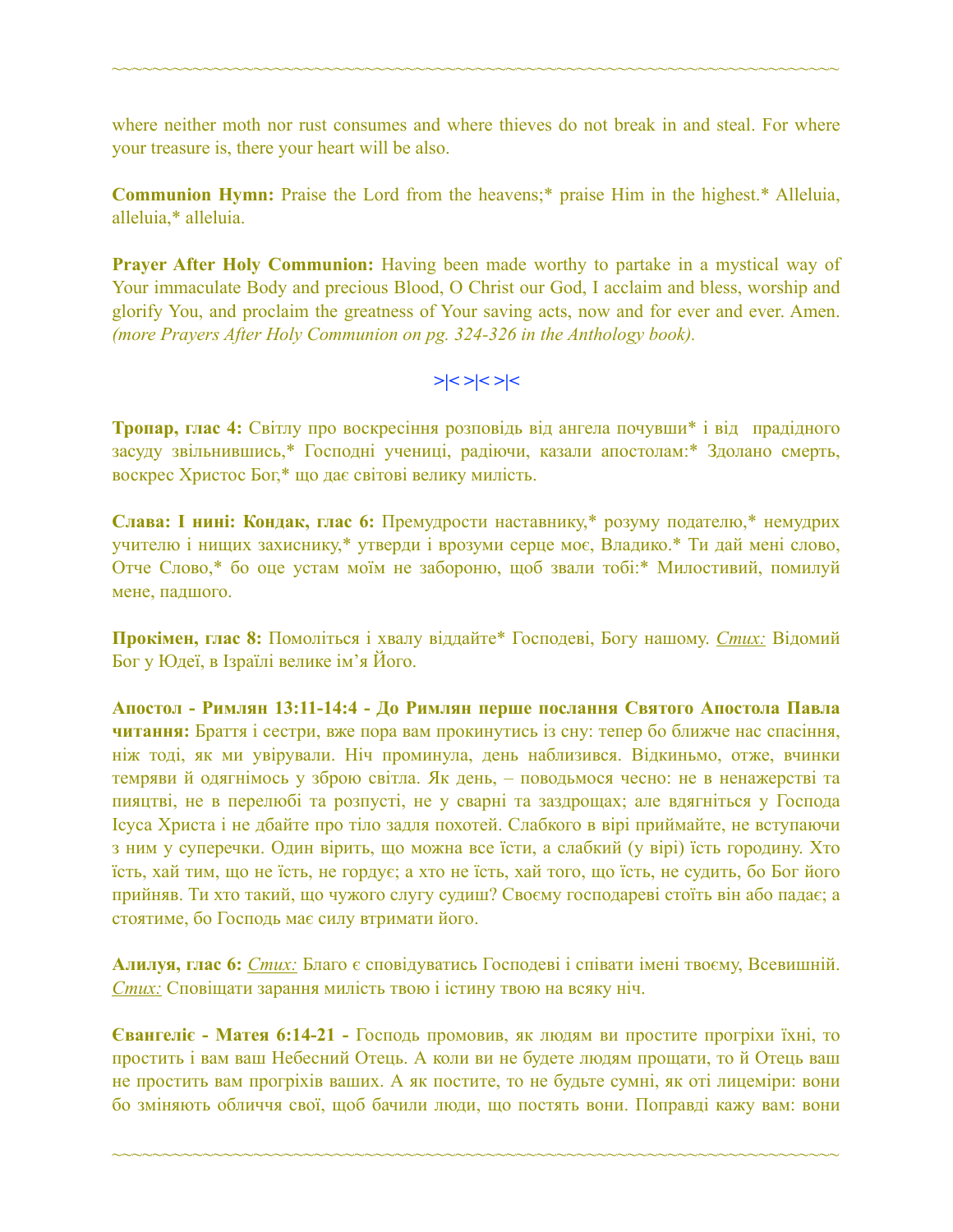мають уже нагороду свою! А ти, коли постиш, намасти свою голову, і лице своє вмий, щоб ти посту свого не виявив людям, а Отцеві своєму, що в таїні; і Отець твій, що бачить таємне, віддасть тобі явно. Не складайте скарбів собі на землі, де нищить їх міль та іржа, і де злодії підкопуються й викрадають. Складайте ж собі скарби на небі, де ні міль, ні іржа їх не нищить, і де злодії до них не підкопуються та не крадуть. Бо де скарб твій, там буде й серце твоє!

~~~~~~~~~~~~~~~~~~~~~~~~~~~~~~~~~~~~~~~~~~~~~~~~~~~~~~~~~~~~~~~~~~~~~~~~

**Причасний:** Хваліте Господа з небес,\* хваліте Його на висотах. Алилуя, aлилуя, aлилуя!

**Молитва По Святім Причастю:** Таїнственно удостоївшись бути причасником Твого пречистого тіла і чесної крови, Христе Боже, оспівую і благословлю, поклоняюся, і славлю, і величаю спасіння Твої, Господи, нині і повсякчас, і на віки вічні. Амінь. *(більше Молитов По Святім Причастю на ст. 80-87 в маленькій книжечці "Божественна Літургія")*.

## ANNOUNCEMENTS

**HAPPY BIRTHDAY** to RON STANIUL, WAYNE SAUNDERS and all those who celebrated their birthdays this past week. May the Lord Our God continue to bless you abundantly and the Holy Mother of God protects you at all times. Многая Літа!

**ANNUAL GENERAL MEETING:** today after Divine Liturgy.

**TOMORROW, MONDAY, FEBRUARY 24** - first day of Lent. Let us set on a journey of renewal of the spirit in prayer and practicing the Christian virtues!

**SOROKOUSTY:** Lenten Memorial Services for the deceased will be celebrated every Thursday of Lent at the 9:00 AM Divine Liturgy. The books for the deceased are available at the church entrance. Please remember to pray for the deceased members of your family & friends.

**NEXT SUNDAY - BLESSING OF THE ICONS:** on the first Sunday of Lent *(Mar. 1)* we celebrate Sunday of Orthodoxy and in our Church there is a beautiful tradition of blessing the icons. Please, bring an icon that you would like to have blessed.

**FAREWELL RECEPTION FOR BISHOP KEN:** Holy Eucharist Cathedral parish would like to invite you on Saturday, February 29, 2020 to a farewell reception for Bishop Ken that will begin with Divine Liturgy at 11:00AM with reception to follow. Let us take this opportunity to celebrate Bishop Ken's new appointment as Bishop of the Holy Family of London Eparchy and most importantly his 12 years of dedicated service, enthusiastic leadership and prayerful ministry in the Eparchy of New Westminster.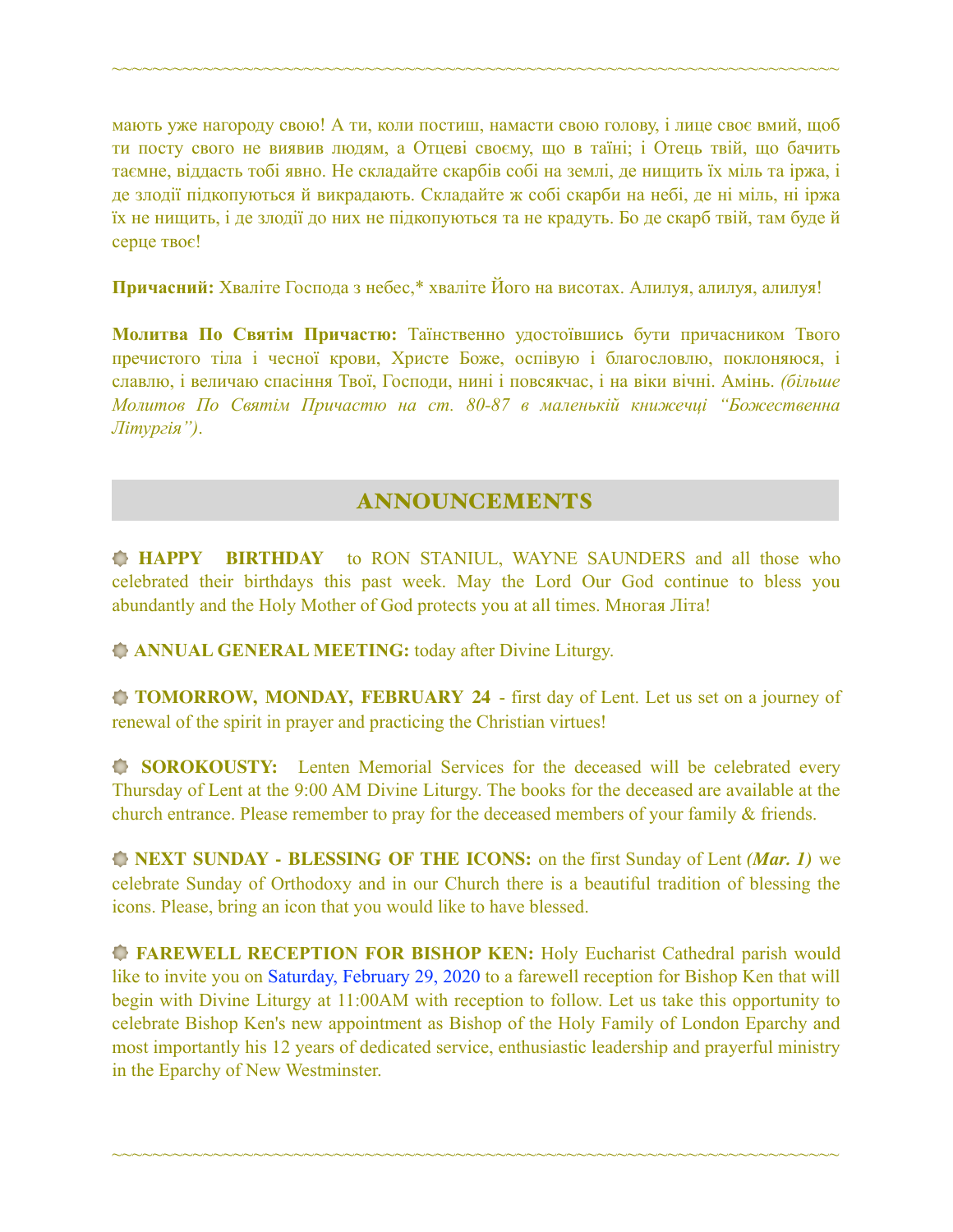**BISHOP KEN'S ENTHRONEMENT IN LONDON, APRIL 7:** [https://docs.google.com/](https://docs.google.com/forms/d/e/1FAIpQLScjH_aqjybB4tRx3EJngRtTvWDOtWrx770LBBjtvrs7ybnM8A/viewform?vc=0&c=0&w=1) [forms/d/e/1FAIpQLScjH\\_aqjybB4tRx3EJngRtTvWDOtWrx770LBBjtvrs7ybnM8A/viewform?](https://docs.google.com/forms/d/e/1FAIpQLScjH_aqjybB4tRx3EJngRtTvWDOtWrx770LBBjtvrs7ybnM8A/viewform?vc=0&c=0&w=1)  $vc=0$ & $c=0$ & $w=1$ 

~~~~~~~~~~~~~~~~~~~~~~~~~~~~~~~~~~~~~~~~~~~~~~~~~~~~~~~~~~~~~~~~~~~~~~~~

 **CAMP ST. VOLODYMYR - Aug 16-23, Kelowna BC:** Start planning your summer holidays now! If you are between the ages of 7-15 this is a summer must do! Come join us to celebrate our 37th year of camp for children in our Eparchy! Registration for campers and counsellors will begin in April. Bus transportation available from New Westminster. If you are interested in volunteering please let us know. For more information contact Jennifer Caldwell @ 604.220.0584 or [jennsawka@hotmail.com](mailto:jennsawka@hotmail.com).

**CHRISTMAS CANDLE UPDATE:** On behalf of the Ukrainian Catholic Eparchy of New Westminster and myself, we would like thank all who took part in our global fundraising program, "**Christmas Candle**/**Різдвяна свічка**", for Caritas Ukraine. Because of all your generous donations, we were able to help needy, disadvantaged, disabled and orphaned children in Ukraine. This year we raised **\$2,463**, bringing us to a total of **\$24,953** collected for Caritas Ukraine since our appeal started in 2012. Щиро дякуємо всім тим що взяли участь і нехай Бог благословить Вас. Thank You and God Bless - Dana Koren Lupynis. For more information, please contact Dana Koren Lupynis, Natalia Lupynis or Emelia Lupynis at [nweparchy.christmascandle@gmail.com](mailto:nweparchy.christmascandle@gmail.com) and follow us on Facebook at *Caritas "Christmas Candle/Різдвяна свічка" Campaign, sponsored by NWEparchy* 

**PRAYER REQUEST:** Please keep in your prayers SYLVIA KELLY, CHARLOTTE KRAKOWSKI, RICHARD NEWBERRY and other members of our parish, our family and friends who are ailing, in hospitals, nursing homes and those who are not able to join actively in their community.

**ST. NICHOLAS BOOK STORE:** "Christ Our Pascha" Catechism of the Ukrainian Catholic Church/"Христос Наша Пасха" Катехизм Української Католицької Церкви - **\$25**; "Sing to Our God" hymn book - **\$15**; Молитовник "Прийдіте Поклонімся" - **\$10;** "The Rosary - The Prayer Rule of the Mother of God in the Ukrainian Catholic Church" - **\$10.** 

**THRIFTY'S PRE-PAID FOOD CARDS -** We all have to buy groceries. Why not have 6% of it returned back to the church at no extra charge! Cards are available in \$100, \$200, and \$500 denominations. Talk to Alec after today's liturgy to pre-order your cards. We need to sell A LOT of them! We encourage you to consider purchasing them for yourselves as gifts too.

**JOIN OUR CHOIR:** Do you enjoy singing? Please consider joining our St Nicholas Parish Choir and remember that we ALWAYS looking for new members! Contact Motria Koropecky for details at 250.658.3051.

**CATECHISM ANNOUNCEMENT:** "*And they were bringing to Him also the infants, in order that He may be touching them; but after the disciples saw it, they rebuked them. But Jesus*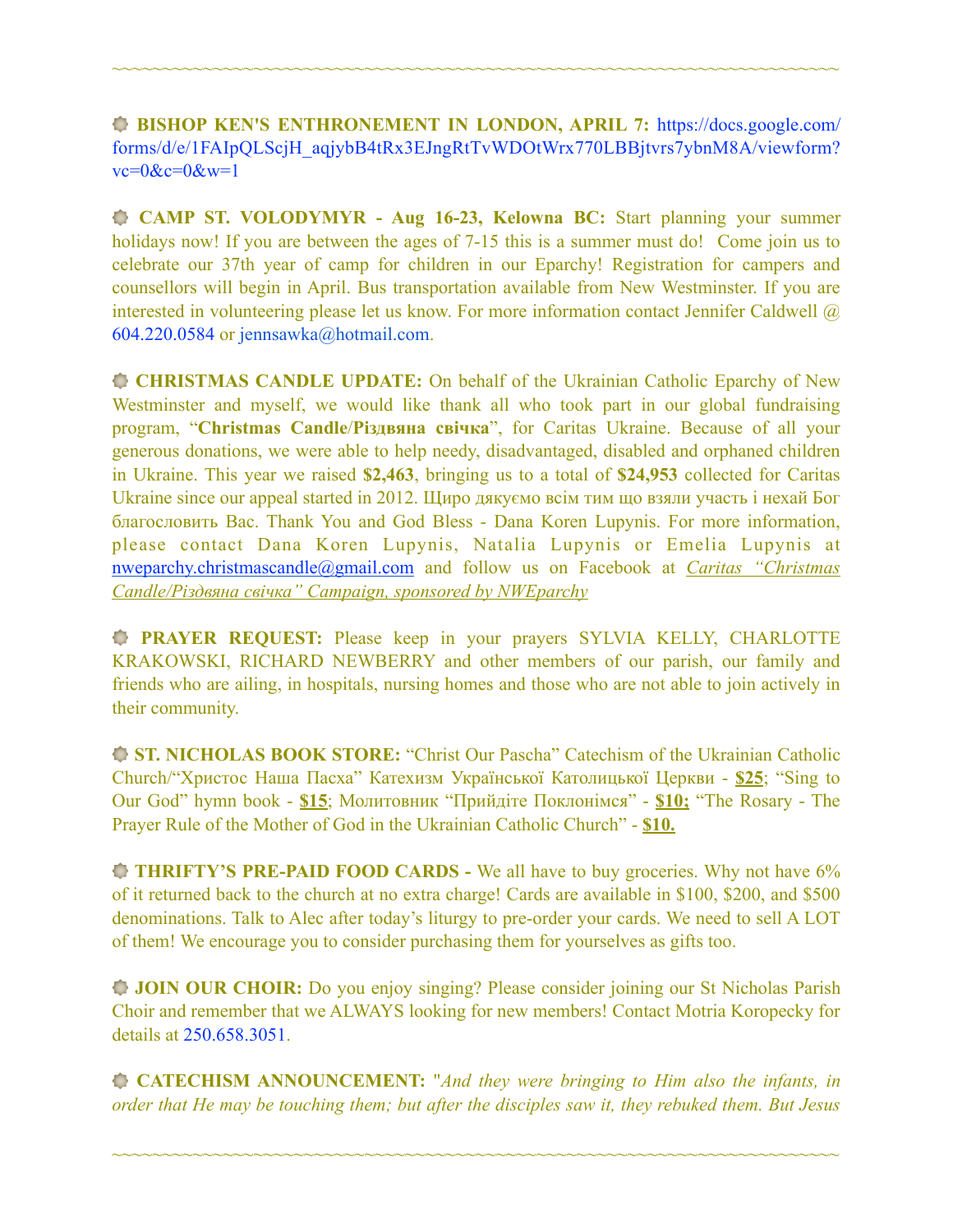*called them to Himself and said, Let alone the little children to come to Me, and cease hindering them; for of such is the kingdom of God*." We are happy to welcome all children to our St. Nicholas The Wonderworker catechism program. Weekly classes are scheduled Sunday morning during Divine Liturgy. We want your children to learn more about their Catholic faith, sacred scripture, feast days, and religious practices and customs of the Ukrainian Catholic church. If you have any questions, please do not hesitate to contact Marian Chalifoux at 250.507.1005.

~~~~~~~~~~~~~~~~~~~~~~~~~~~~~~~~~~~~~~~~~~~~~~~~~~~~~~~~~~~~~~~~~~~~~~~~

**BE A STEWARD:** Have you ever wondered what more can you do to help our parish? Here are some suggestions: **Steward** of property security; **Steward** of grounds cleaning; **Steward** of cleaning church; **Steward** of church linen; **Steward** of outreach; **Steward** of caring; **Steward** of prayer; **Steward** of service. Quite often, our homebound or senior members, once active in their younger years, want to find purpose in their senior years. It's not only about doing but about "BEING" present to others. Contact Fr. Yuriy **OR** Darlene DeMerchant for more information. You will be amazed how "BEING" can make a difference.

**PARISH LIBRARY:** please visit our parish library and browse through the books on spirituality, church history, iconography, history of the Ukrainians in Canada, children's books and more… The library is located in the church vestibule. Please use a library book sign out form when borrowing a book.

**SUNDAY COFFEE VOLUNTEERS** act as hosts and serve light refreshments following the Sunday morning Divine Liturgy, providing an opportunity for the faithful to socialize with friends and visitors following their shared worship experience. We thank all of our parishioners who kind volunteer to serve refreshments. Whether you are new to the Parish, or are a long-time members, please join us for coffee. Please speak with Robert if you would like to volunteer.

**WE SHARE THE AIR:** Please keep it healthy and fragrant free. Someone in this area is scent-sitive. The chemicals used in scented products can make some people sick, especially those with fragrance sensitivities, asthma, allergies and other respiratory ailments. PLEASE DO NOT \*wear perfume, cologne, lotion, aftershave and other fragrances; \*USE unscented personal care products. Be Sensitive to Others. Thank you for your understanding. *St. Nicholas parish.* 

**BEQUESTS & WILLS:** Leaving a bequeath is a process of giving a donation through your will. It is simply a distribution from your estate to a charitable organization through your last will and testament. It can be as small or as large a donation as you wish. It is important that you talk to your lawyer about the process. In your kindness please remember St Nicholas the Wonderworker Ukrainian Catholic Church in your bequeath and will. If anyone wishes to make such a bequeath in their will, the following clause may be included or added to a will: "I give, devise, and bequeath to **St Nicholas the Wonderworker Ukrainian Catholic Parish -** *1112 Caledonia Avenue, Victoria BC, V8T 1G1*, the sum of \$  $\degree$  (or  $\degree$  % of my estate), to be used for the benefit of the parish and it's pastoral activities."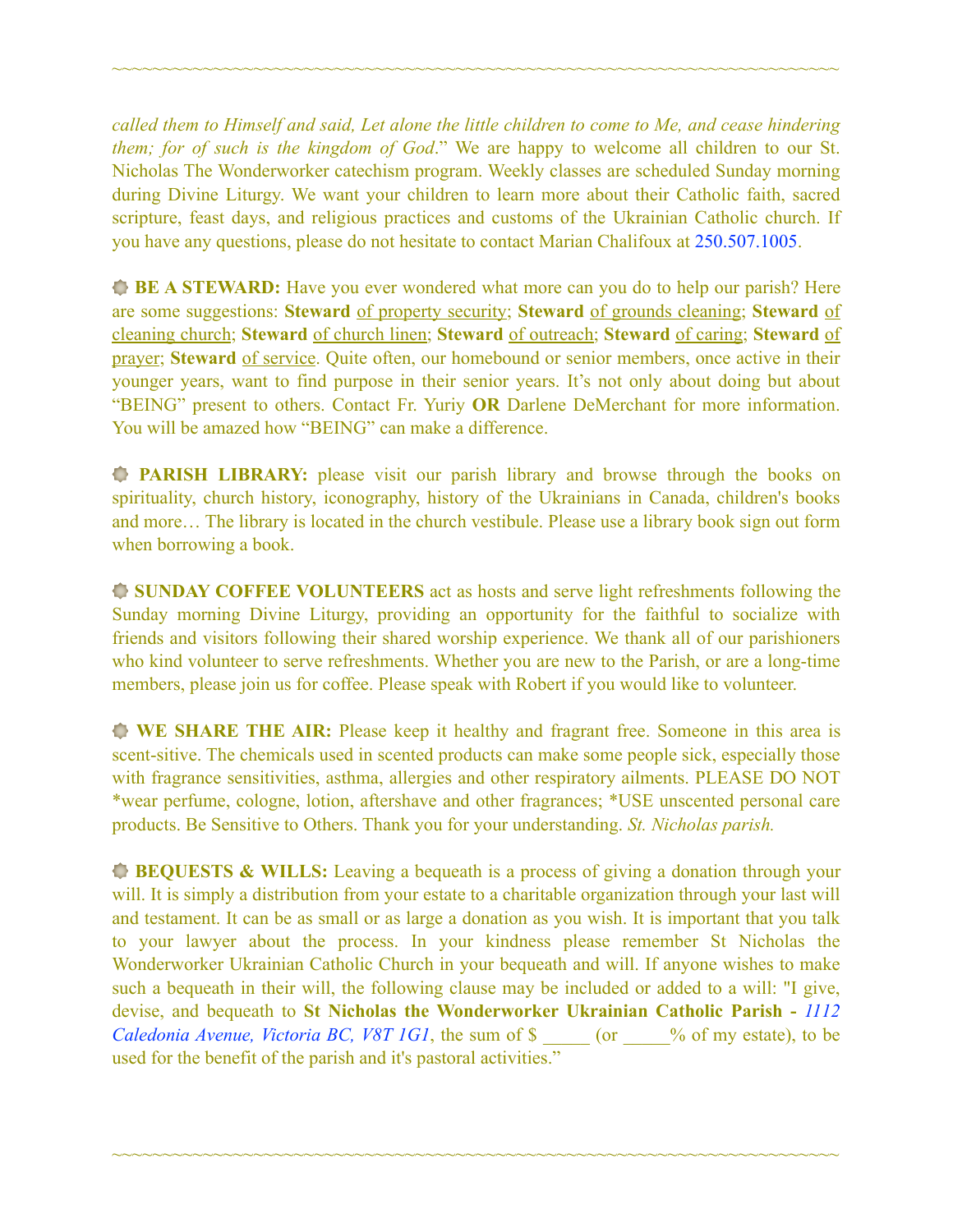**FEBRUARY 16 DONATIONS** - Coffee: \$33.70; Vigil lights: \$9.35; Loose collection: \$115.00; Envelope collection: \$393.00; Pre-authorized donations Feb 10 to Feb 16: \$135.00**. TOTAL: \$686.05.** May God bless and reward you abundantly for your generosity!

~~~~~~~~~~~~~~~~~~~~~~~~~~~~~~~~~~~~~~~~~~~~~~~~~~~~~~~~~~~~~~~~~~~~~~~~



**PLEASE DONATE ONLINE** to St. Nicholas Parish using this link: [www.canadahelps.org/en/dn/45460](http://www.canadahelps.org/en/dn/45460) 

# COMMUNAL RIGHT OF MUTUAL FORGIVENESS

 When the disciples of the Lord asked him to teach them how to pray (Luke 11:1-13), He left us with what we refer to as the Lord's Pray, the "Our Father". In this prayer we pray as a community or family, we do not say "My Father who are in Heaven..." we pray: "Our Father..."

 We ask God to forgive us our trespasses as we forgive those who trespass against us. Before beginning our Great Fast (Lenten) Journey together, as a parish family community, it is important for us to express to each other our desire to forgive each other for anything that we may have done that may have hurt or offended someone over the past year, or indeed during our life time so that we can be free without these heavy burdens to walk together as a united family as true daughters and sons of God!

 This Communal Right of Mutual Forgiveness is not the Mystery/ Sacrament of Reconciliation (Confession) and does not replace that Mystery/Sacrament, but rather is a tangible sign to each other of our forgiveness and also the experience of being forgiven. Hence there is no need to name our offences, but rather with total sincerity in our hearts let us say to each other: "Forgive me sister/ brother" and answer with sincerity and love, "May God have mercy on you and I know that I forgive you."

**Priest:** Благословіть, Брати і Сестри, і простіть мені грішному, чим згрішив я в цей день і по всі дні життя мого словом, ділом, думкою і всіма почуттями моїми *(вклоняється).* Bless me, my Sisters and Brothers, and forgive me, a sinner, whatever offences I may have committed this day and all the days of my life by word, deed and thought as well as by all my senses *(bows to all the faithful).* 

**Faithful:** May God forgive you, Reverend Father. Bless us also and forgive our offences voluntary and involuntary *(also bow).* 

**Priest:** May the Lord God by His grace forgive you all your sins and have mercy on you. Let us pray for our Most Holy Universal Pontiff, Francis Pope of Rome, for His Beatitude Patriarch Sviatoslav, for our Most Reverend Metropolitan Lawrence, for our God-loving Bishop David.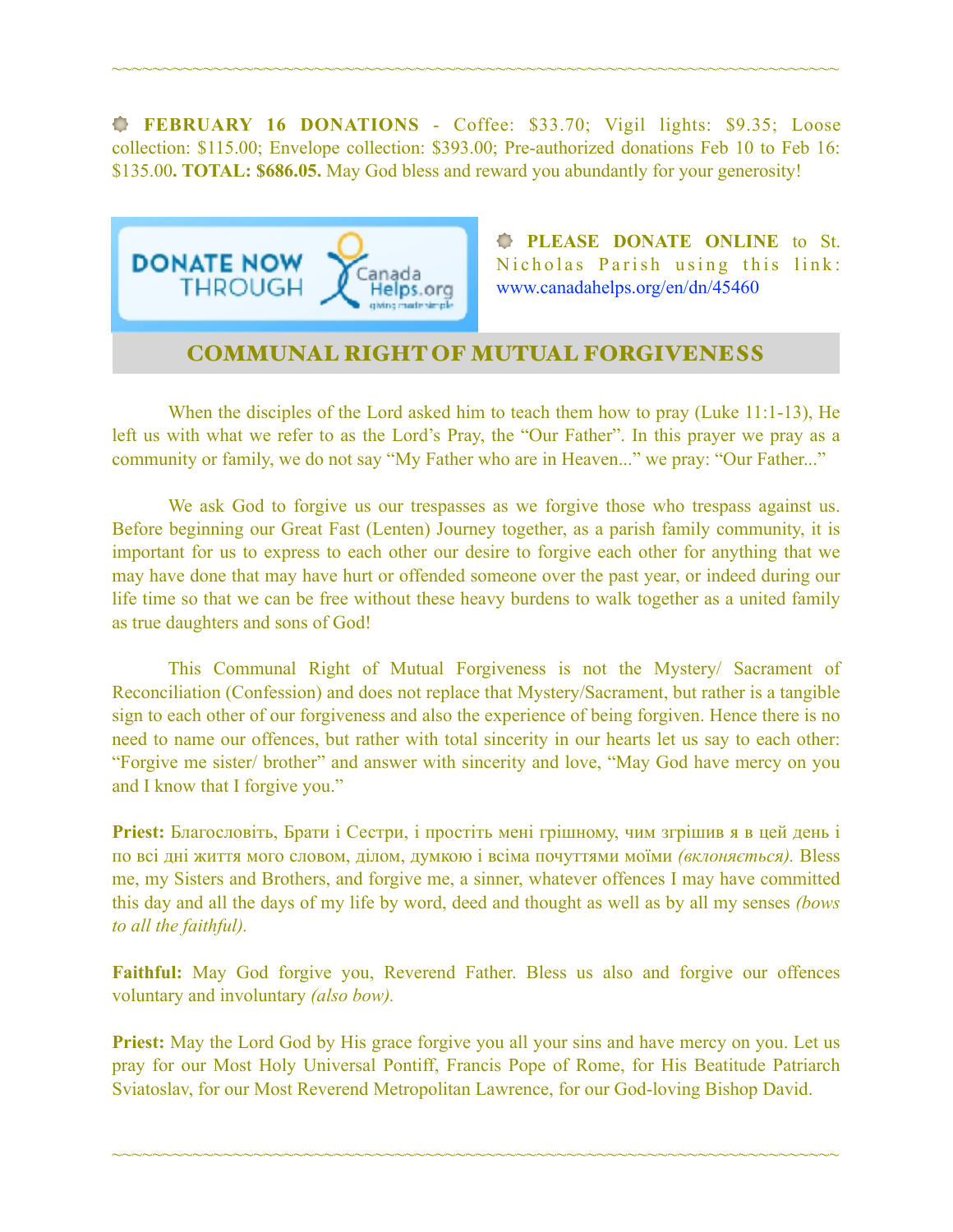**Faithful:** May God save and have mercy.

**Priest:** For the noble benefactors and founders of this holy church, for those who serve and who have served in it.

~~~~~~~~~~~~~~~~~~~~~~~~~~~~~~~~~~~~~~~~~~~~~~~~~~~~~~~~~~~~~~~~~~~~~~~~

**Faithful:** May God save and have mercy.

**Priest:** For those who are absent and for those who are travelling.

**Faithful:** May God protect and have mercy.

**Priest:** For our benefactors and those who are kind to us.

**Faithful:** May God reward and have mercy.

**Priest:** For those who hate us and for those who love us.

**Faithful:** May God forgive and have mercy.

**Priest:** For the sick and suffering.

**Faithful:** May God heal and have mercy.

**Priest:** For our departed relatives and faithful of our parish and Eparchy.

**Faithful:** May God grant them remembrance and rest and everlasting be their memory.

**Priest:** Through the prayers of our holy fathers, Lord Jesus Christ our God, have mercy on us.

**Faithful:** Amen.

### ON LENT

*"Open to me the doors of repentance, O Giver of Life. As we worship in Your temple this morning, teach us how to purify the temple of our bodies, and in Your compassion, purify me by the goodness of your mercies." Matins, Sunday of Publican and Pharisee* 

 With these words, we are invited to embark on the Lenten pilgrimage. The doors of repentance are opening! The Great Lent is beginning! Every year Great Lent is repeated, and each time it brings us great benefit if we as individuals, our families and church community entrust ourselves to start this journey. It is a preparation for the life to come and, more immediately, a preparation for the Bright Resurrection. Repentance for us as individuals is the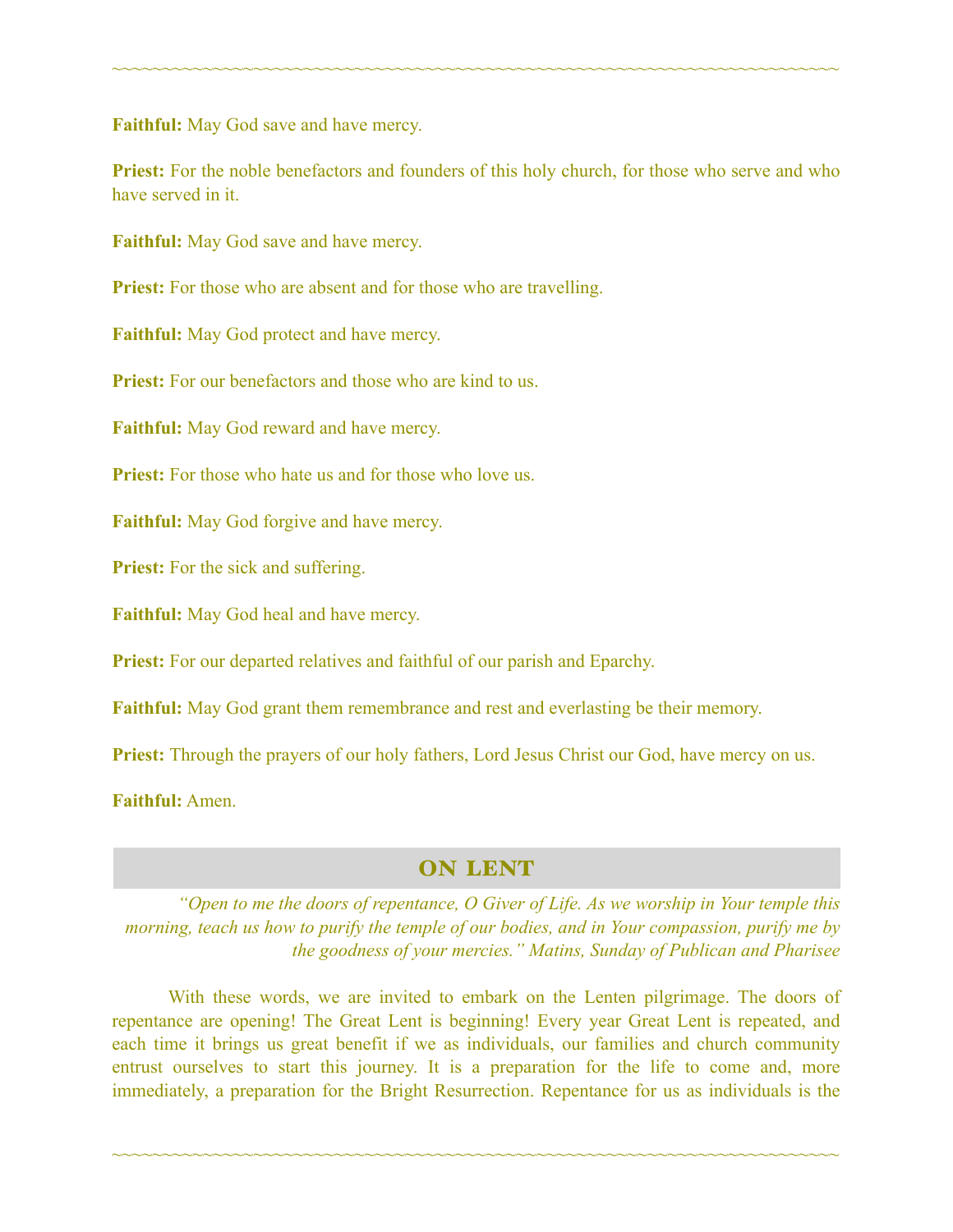conscious transformation of our hearts, our minds, and the very essence of our lives. This is at the heart of the Great Lent.

~~~~~~~~~~~~~~~~~~~~~~~~~~~~~~~~~~~~~~~~~~~~~~~~~~~~~~~~~~~~~~~~~~~~~~~~

 Through this Lenten pilgrimage, we begin our preparation for the glorious feast of the Resurrection of Our Lord. Daily we acknowledge our need to repent as we recite the Lenten prayer of Saint Ephrem of Syria. "Yes, O Lord and King, let me see my own sins and not judge my brothers and sisters for you are blessed for ever and ever. Amen." We pray acknowledging that it is only when we enter the "wilderness of the desert of our heart" and focus inward that we take the first step on the road to repentance and the journey to and beyond the empty tomb on the day of Pascha.

 During the Lenten days, we are offered the opportunity to seek release from those things we have allowed, often unconsciously, to hold us captive, yet which in and of themselves have no real power over us. Now, during the forty days, we are challenged to do away with our passions, our preoccupations, our pride, our jealousy and anger. Now, we are assured that the doors of repentance are opened to those who knock.

 Now, during the Lenten journey our prayer, fasting and almsgiving have the power to transform our lives and the lives of those around us. Repentance, however, must never be regarded as our spiritual activities that prepare us only for the feast of Pascha. Repentance stands at the very heart of our spiritual lives. Repentance is our ongoing, continuing and daily pursuit.

 We enter this Lenten journey as individuals, but we are not alone, at the same time we enter this pilgrimage with our families and our church community. Together we stand at the doors of repentance. Together, we knock and implore the Giver of Life to lead us from the desert of our life into the joy of being with God.

 On this journey with our eyes opened, and our hearts free to follow Christ, we will be able to see in the new light people around us. We will be able to listen attentively to those in need, those who are less fortunate than us in our community. We will be able to live our Christian vocation to preach the Good News of Christ, to be missionaries and missionary community, a welcoming and hospitable community both for its faithful and for strangers. We can manifest this spirit of service toward those who are closest to us - our brothers and sisters, mothers and fathers, fellow parishioners, and even to total strangers, whom we meet for the first time. We should remember that in our midst there are many, who have left the Church for a variety of reasons, or they do not attend simply because no one has ever said to them: "Come and see!" (John 1:46).

 Great Lent is a perfect time to strive to live for our church community in unity, a community that is resplendent with evangelical joy and godly life. Our spiritual life will be a sign of God's presence in the world, through our prayer and our service to others, we will proclaim the Good News. This Lenten journey allows us to touch all aspects of our inner life, our church community and in a broader sense encompasses the fullness of Christian life. Let us be not afraid with joy to enter this Lenten pilgrimage, so on the Great Monday of Holy Week we